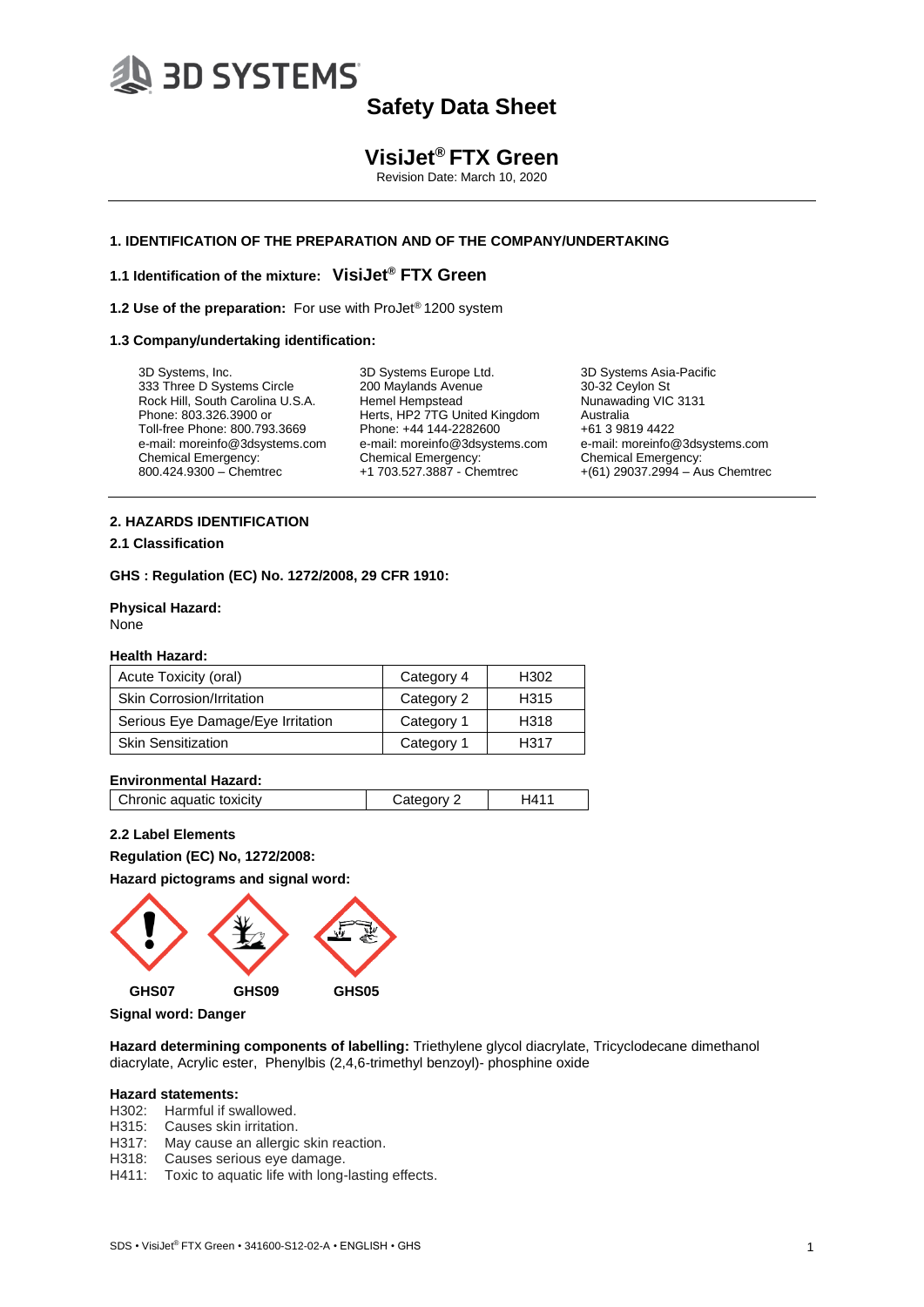

### **VisiJet® FTX Green**

Revision Date: March 10, 2020

#### **Precautionary statements:**

#### **Prevention:**

P261: Avoid breathing dust/fume/gas/mist/vapours/spray.

- P264: Wash contaminated skin thoroughly after handling.
- P270: Do not eat, drink or smoke when using this product.
- P272: Contaminated work clothing should not be allowed out of the workplace.
- P273: Avoid release to the environment.
- P280: Wear protective gloves/protective clothing/eye protection/face protection.

#### **Response:**

P301 + P312: Call a POISON CENTER or doctor/physician if you feel unwell.

P302 + P352: IF ON SKIN: Wash with plenty of soap and water.

P333 + P313: If skin irritation or rash occurs: Get medical advice/attention.

P305 + P351 + P338: IF IN EYES: Rinse cautiously with water for several minutes. Remove contact lenses, if

present and easy to do. Continue rinsing.

P321: Specific treatment (Wash contaminated skin with soap and water. Wash eyes with clean water for about 15 minutes).

P362+P364: Take off contaminated clothing and wash before reuse. P391: Collect spillage.

#### Storage:

P410 + P403: Protect from sunlight. Store in a well-ventilated place.

#### **Disposal:**

P501 -Dispose of contents/container in accordance with local/state/regional regulations.

#### **3. COMPOSITION/INFORMATION ON INGREDIENTS**

#### **3.1 Chemical characterization:**

**Description:** Organic mixture

#### **3.2 Dangerous components:**

| <b>Chemical name</b>                                    | <b>CAS-No</b> | <b>EC-No</b> | %        | <b>Classification Regulation (EC)</b><br>1272/2008                                                                                                                                                  |
|---------------------------------------------------------|---------------|--------------|----------|-----------------------------------------------------------------------------------------------------------------------------------------------------------------------------------------------------|
| Triethylene glycol diacrylate                           | 1680-21-3     | 216-853-9    | 40-60    | Skin Corr/Irri Cat 2 - H315<br>Acute Tox (oral) Cat 4 - H302<br>Acute Tox (dermal) Cat 4 - H312<br>Skin Sensitization Cat 1 - H317<br>Eye Dam/Eye Irri Cat 1 - H318<br>Aquatic Chronic Cat 2 - H411 |
| Tricyclodecane dimethanol diacrylate                    | 42594-17-2    | 255-901-3    | 20-30    | Skin Sensitization Cat 1 - H317<br>Aquatic Chronic Cat 2 - H411                                                                                                                                     |
| Acrylic ester                                           | Proprietary   | Proprietary  | $1 - 15$ | Skin Corr/Irri Cat 2 - H315<br>Skin Sensitization Cat 1 - H317<br>Eye Dam/Eye Irri Cat 1 - H318<br>Aquatic Chronic Cat 3 - H412                                                                     |
| Phenylbis (2,4,6-trimethyl benzoyl)-<br>phosphine oxide | 162881-26-7   | 423-340-5    | $1 - 10$ | Skin Sensitization Cat 1 - H317<br>Agu Chronic Cat 4 - H413                                                                                                                                         |

#### **4. FIRST AID MEASURES**

**4.1 General Information**: Ensure that eyewash stations and safety showers are close to the workstation location.

**4.2 In case of inhalation:** May cause respiratory irritation. Move affected person to fresh air. If respiratory irritation occurs, if breathing becomes difficult seek medical attention immediately.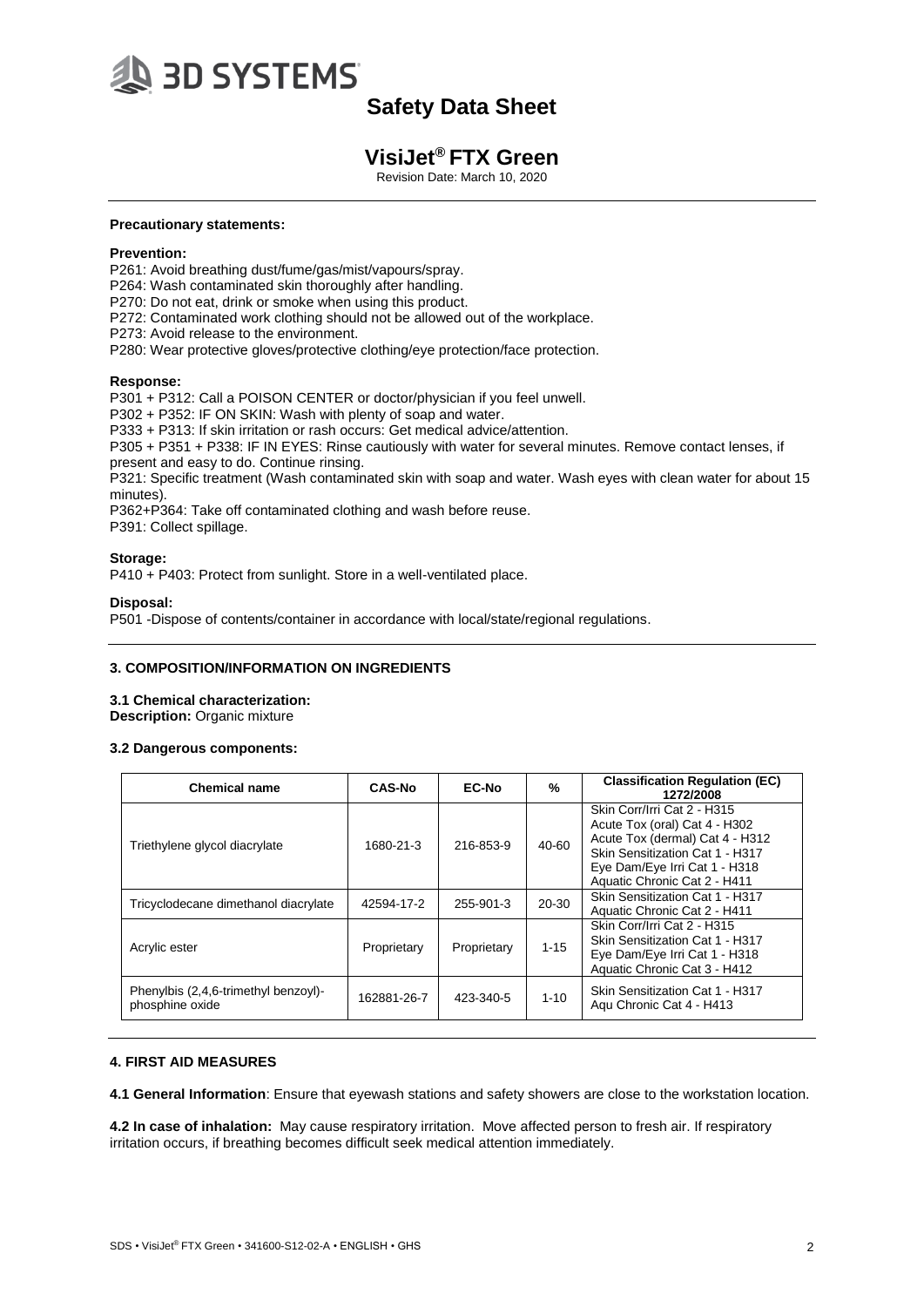

### **VisiJet® FTX Green**

Revision Date: March 10, 2020

**4.3 In case of skin contact:** May cause irritation or sensitization by skin contact, including redness and/or swelling. Immediately flush skin with plenty of soap and water. Remove contaminated clothing and shoes. Get medical attention if symptoms occur. Wash clothing before reuse.

**4.4 In case of eye contact:** Irritating to eyes. Causes redness, swelling and pain. Immediately flush eyes with plenty of water for at least 15 minutes. Get medical attention if symptoms persist.

**4.5 In case of ingestion**: Irritating to mouth, throat and stomach. If ingested, drink plenty of water and seek immediate medical attention. Do not induce vomiting.

**4.6 Self-protection of the first aider:** Put on appropriate protective equipment (see section 8). Move exposed person to fresh air. Remove contaminated clothing and shoes.

#### **5. FIRE-FIGHTING MEASURES**

**5.1 Suitable extinguishing media:** Water mist, dry chemical, carbon dioxide, or appropriate foam.

**5.2 Extinguishing media which must not be used for safety reasons**: High volume water jet.

**5.3 Special exposure hazards arising from the substance or preparation itself, combustion products, resulting gases:** Thermal decomposition products can include CO2, CO, NO<sup>x</sup> and smoke.

**5.4 Special protective equipment for fire-fighters:** Wear full protective clothing, including helmet, selfcontained positive-pressure or pressure demand breathing apparatus, protective clothing and facemask.

**5.5 Additional information:** Move container from area if it can be done without risk. Cool containers with water spray. Avoid inhalation of material or combustion by-products.

#### **6. ACCIDENTAL RELEASE MEASURES**

**6.1 Personal precautions:** Keep unnecessary personnel away. Wear appropriate protective equipment and clothing. Consult expert immediately.

**6.2 Environmental precautions:** Stop the flow of material, if this is without risk. Ventilate contaminated area. Eliminate sources of ignition. In case of contamination of aquatic environment inform local authorities.

**6.3 Methods for cleaning up:** Wear appropriate protective equipment and clothing. Absorb spillage with suitable absorbent materials. Place all waste in an appropriate container for disposal. The material and its container must be disposed of as hazardous waste. Keep away from sources of ignition.

#### **7. HANDLING AND STORAGE**

**7.1 Handling** Provide adequate ventilation. Use suitable protective equipment. Avoid contact with skin and eyes. Do not breathe vapors or mist. Avoid ignition sources. Do not allow to enter drains or watercourses.

**7.2 Storage:** Store sealed in the original container at room temperature. Keep this material indoors in a cool, dry, well ventilated place. Store out of direct sunlight or UV light sources. Storage Temperature: below 35 °C / 95 °F. Storage class 10, environmentally hazardous liquids.

#### **8. EXPOSURE CONTROLS / PERSONAL PROTECTION**

#### **8.1 Exposure limit values:**

General Product Information: No occupational exposure limits (PEL/TWA) have been established for this product.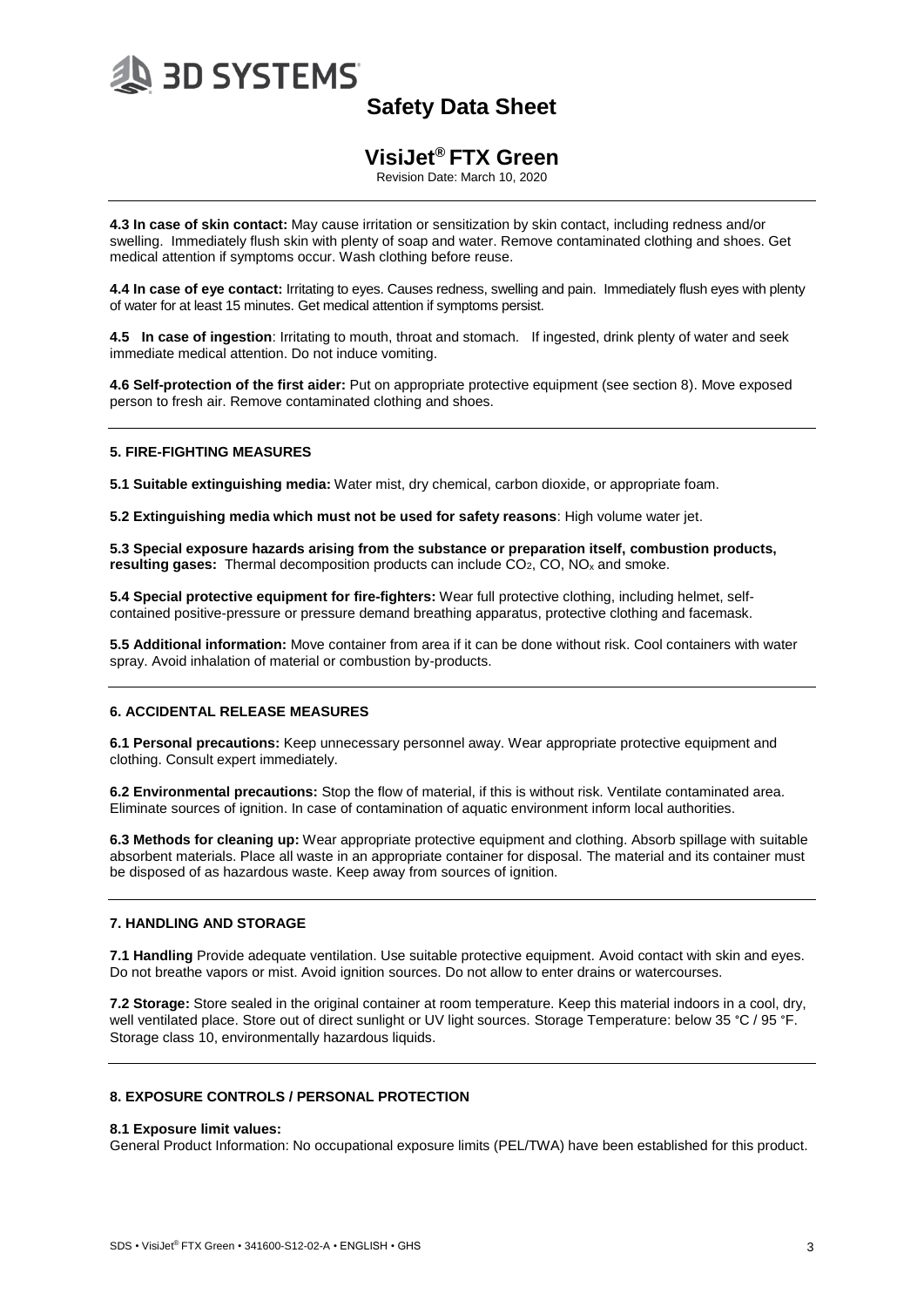

### **VisiJet® FTX Green**

Revision Date: March 10, 2020

#### **8.2 Exposure controls**

**Technical measures to prevent exposure:** Use local exhaust ventilation.

**Instructual measures to prevent exposure:** When using, do not eat, drink or smoke. Wash hands after handling and before eating, smoking and using the lavatory and at the end of the day.

#### **Personal protection equipment:**

**Respiratory protection:** If ventilation cannot effectively keep vapor concentrations below established limits, appropriate certified respiratory protection must be provided (e.g. 3M 6000 with organic vapor cartridge A2 or half mask 3M 4251). **Hand protection:** Use impervious nitrile gloves.

**Eye protection:** Wear safety glasses or chemical goggles. **Body protection:** Use apron and closed shoes.

#### **9. PHYSICAL AND CHEMICAL PROPERTIES**

**9.1 Appearance:**

**Physical state:** Liquid **Colour**: Green **Odour:** Mild

#### **9.2 Important health, safety and environmental information**

| pH (20 °C):                     | NA              |
|---------------------------------|-----------------|
| Melting point/range (°C):       | NA              |
| Boiling point/range (°C):       | NA              |
| Flash point (°C):               | $176^{\circ}$ C |
| lgnition temperature (°C):      | NA              |
| Vapour pressure (°C):           | <b>NA</b>       |
| Density (g/cm3):                | 1.1             |
| Bulk density (kg/m3):           | <b>NA</b>       |
| Water solubility (20°C in g/l): | insoluble       |
| <b>Partition coefficient:</b>   | NA              |
| n-Octanol/Water (log Po/w):     | <b>NA</b>       |
| Viscosity, dynamic (mPa s):     | NA.             |
| Dust explosion hazard:          | <b>NA</b>       |
| <b>Explosion limits:</b>        | ΝA              |
|                                 |                 |

#### **10. STABILITY AND REACTIVITY**

**10.1 Conditions to avoid:** Avoid exposure to heat and light. Take necessary actions to avoid static electricity discharge.

**10.2 Materials to avoid:** Oxidizing materials, strong acids and strong bases.

**10.3 Hazardous decomposition products:** Carbon dioxide, carbon monoxide and other toxic fumes can be released at high temperatures or upon burning.

#### **11. TOXICOLOGICAL INFORMATION**

#### **11.1 Toxicokinetics, metabolism and distribution:** NA

#### **11.2 Acute effects (toxicity tests) – Formulation has not been tested**

**Acute toxicity of the components:** Irritation to skin and eye Causes sensitisation Corrosive to skin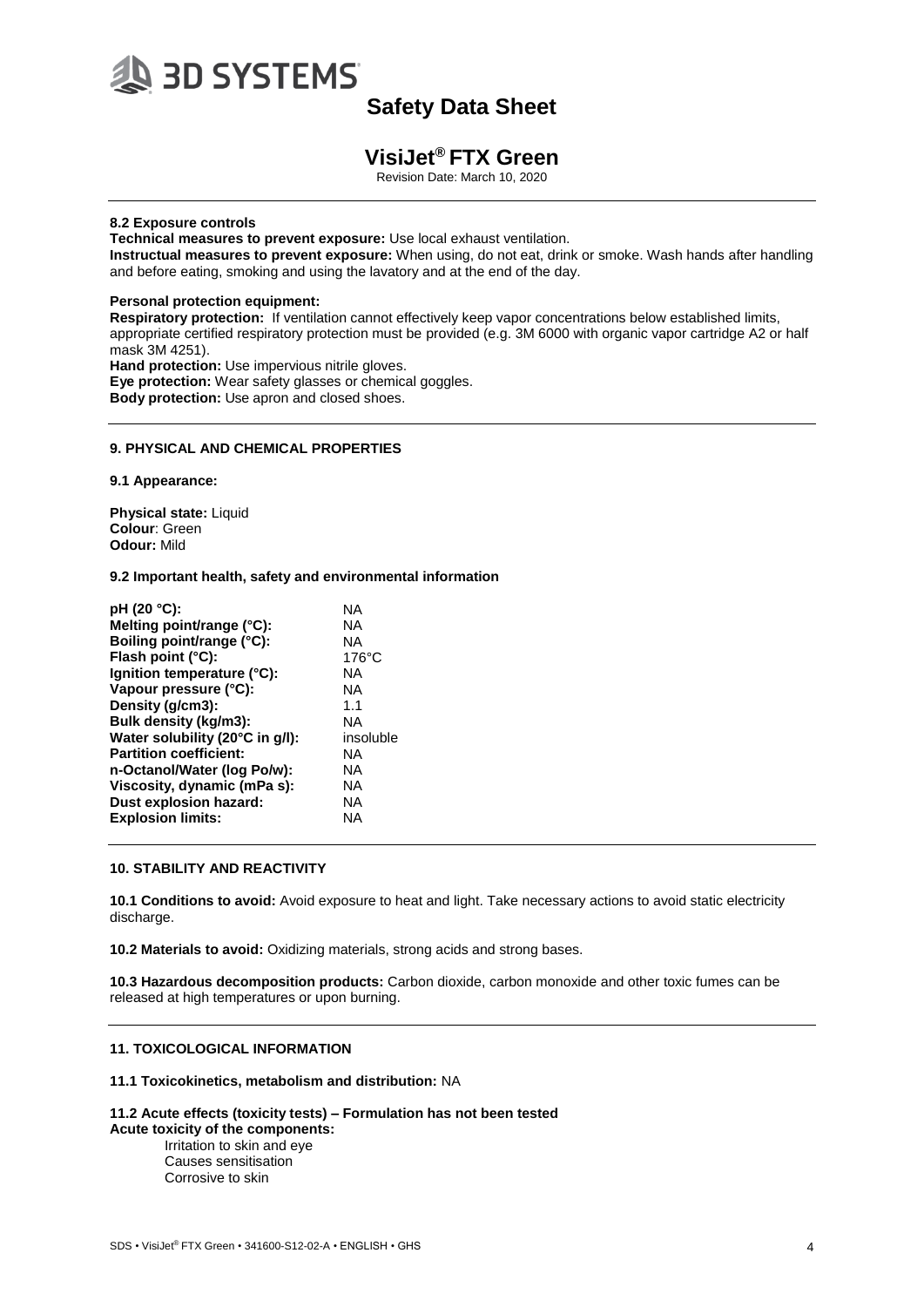

### **VisiJet® FTX Green**

Revision Date: March 10, 2020

**11.3 Experiences made in practice:** Once sensitized, a severe allergic reaction may occur when subsequently exposed to very low levels.

**11.4 General remarks:** Carcinogenicity: None of this product's components are listed by ACGIH, IARC, OSHA, NIOSH, or NTP.

#### **12. ECOLOGICAL INFORMATION**

**12.1 Ecotoxicity:** The aquatic toxicity of the product is unknown; however based on components, it is predicted that this material may be harmful to aquatic organisms or cause long-term adverse effects in the aquatic environment. Prevent contamination of soil, drains and surface waters.

**12.2 Mobility:** No information available for product.

**12.3 Persistence and degradability:** No information available for product.

**12.4 Results of PBT assessment:** No information available for product.

**12.5 Other adverse effects:** No information available for product.

#### **13. DISPOSAL CONSIDERATIONS**

**13.1 Appropriate disposal / Product:** Do not contaminate drains, soil or surface waters with this material or its container. Reduce waste by attempting to utilize product completely. Dispose of this container and its contents in accordance with all local, state, and federal regulations. Do not reuse or refill.

**13.2 Waste codes / waste designations according to EWC / AVV:** 070208

#### **13.3 Appropriate packaging:** NA

**13.4 Additional information:** Prior to disposal 3D Systems recommends consulting an approved waste disposal firm to ensure regulatory compliance.

#### **14. TRANSPORT INFORMATION**

#### **14.1 Land transport (ADR/RID/GGVSE):**

Official transport designation: Environmentally hazardous substance, liquid N.O.S. (Acrylic Polymers -Other) UN-No.: 3082 Class: 9 Classification Code: M6 Packing group: III Hazard label: 9 Risk No: 90 Tunnel restriction code: 3 ( E ) Marine polluant : yes Contains: Acrylates

#### **14.2 Sea transport (IMDG-Code/GGVSee):**

Official transport designation: Environmentally hazardous substance, liquid N.O.S. (Acrylic Polymers -Other) UN-No.: 3082 Class: 9 Packing group: III Hazard label: 9 Marine polluant : yes Contains. Acrylates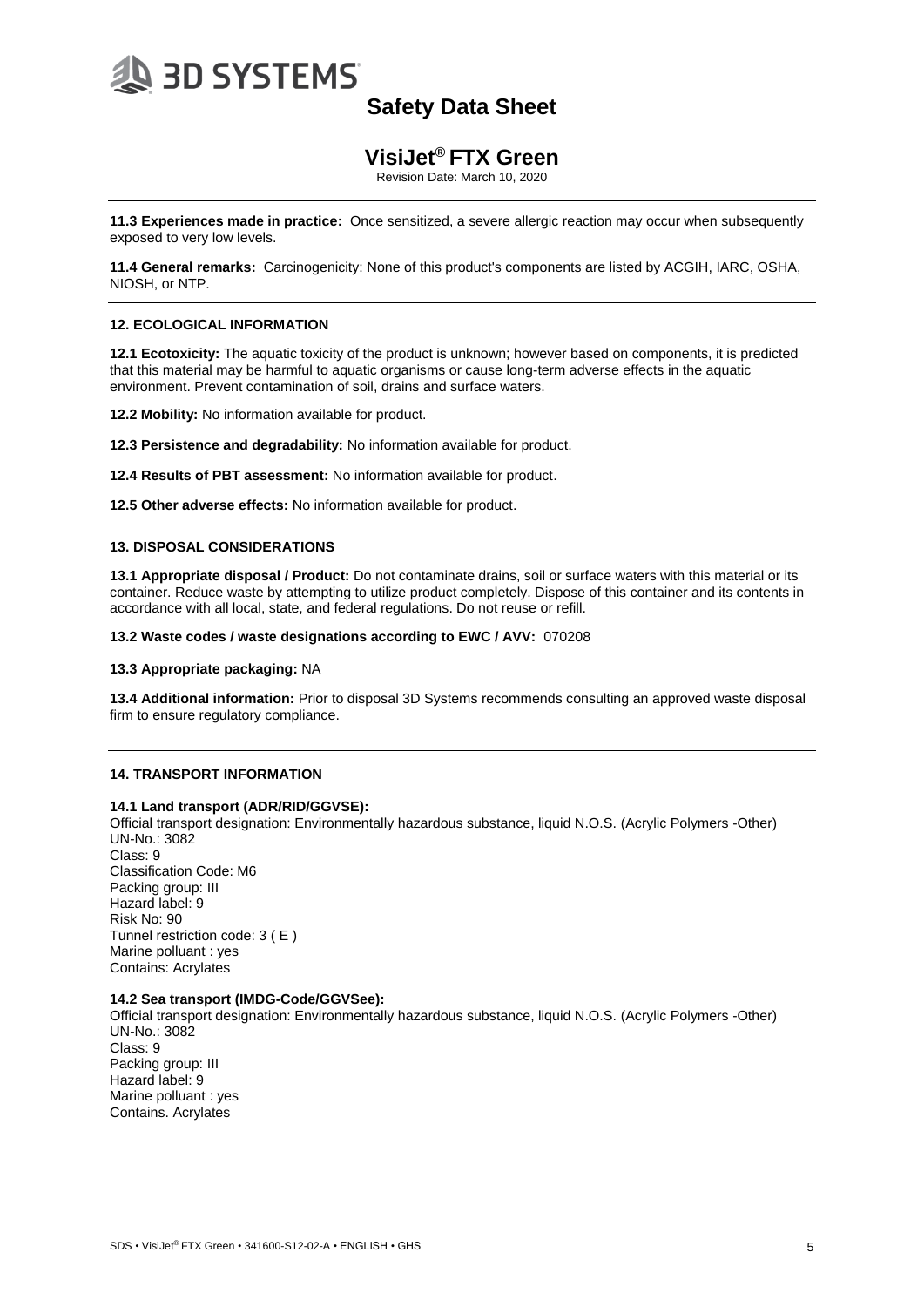

### **VisiJet® FTX Green**

Revision Date: March 10, 2020

#### **14.3 Air transport (ICAO-IATA/DGR):**

Official transport designation: Environmentally hazardous substance, liquid N.O.S. (Acrylic Polymers -Other) UN-No.: 3082 Class: 9 Packing group: III Hazard label: 9 Contains. Acrylates

#### **14.4 US Department of Transportation (DOT):**

Official transport designation: Environmentally hazardous substance, liquid N.O.S. (Acrylic Polymers -Other) UN-No.: 3082 Class: 9 Packing group: III

Hazard label: 9 Contains. Acrylates

#### **15. REGULATORY INFORMATION**

#### **15.1 EU regulations**

EINEC/ELINCS/NLP and Switzerland: Registered or exempt from registration. REACH Annex XVII: None listed

#### **15.2 EU National regulations**

**15.5 Japanese regulations**

Wassergefährdungsklasse (water hazard class, Germany): WGK 2: Hazard to waters

#### **15.3 US FEDERAL**

TSCA: All components listed or exempt from listing Toxic Substances Control Act (TSCA) - 5(a)(2) Significant New Use Rule List of Chemicals: None Toxic Substances Control Act (TSCA) Section 12(b) Export Notification (40 CFR 707, Subpart D): None SARA 302 EHS List (40 CFR 355 Appendix A): None listed SARA 313 (40 CFR 372.65): None listed CERCLA (40 CFR 302.4): None listed SARA 302 EHS List (40 CFR 355 Appendix A): None listed SARA 313 (40 CFR 372.65): None listed CERCLA (40 CFR 302.4): None listed

**15.4 International regulations:** All components of this product are registered or exempt from registration according to chemical regulations in Japan, New Zealand and USA

| Chemical Risk Information platform (CHRIP)       | Listed                                                                                                        |
|--------------------------------------------------|---------------------------------------------------------------------------------------------------------------|
| Industrial Health and Safety Law                 | not applicable                                                                                                |
| Hazardous material                               | not applicable                                                                                                |
| Organic solvent poison prevention rule           | not applicable                                                                                                |
| Ordinance on prevention of hazard due to         | not applicable                                                                                                |
| specified chemical substances                    |                                                                                                               |
| Lead Poisoning Prevention Rule                   | not applicable                                                                                                |
| Poison and Deleterious Substance Control law     | not applicable                                                                                                |
| <b>PRTR and Promotion of Chemical Management</b> | no listed components                                                                                          |
| law (PRTR Law)                                   |                                                                                                               |
| Fire Services Act                                | Category 4, Class 3, oil                                                                                      |
| <b>Explosives Law</b>                            | not applicable                                                                                                |
| High pressure gas safety law                     | not applicable                                                                                                |
| <b>Export Trade Control Order</b>                | not applicable                                                                                                |
| Waste Disposal and Public Cleaning Law           | applicable. Before disposal, consult an approved waste<br>disposal operative to ensure regulatory compliance. |
|                                                  |                                                                                                               |